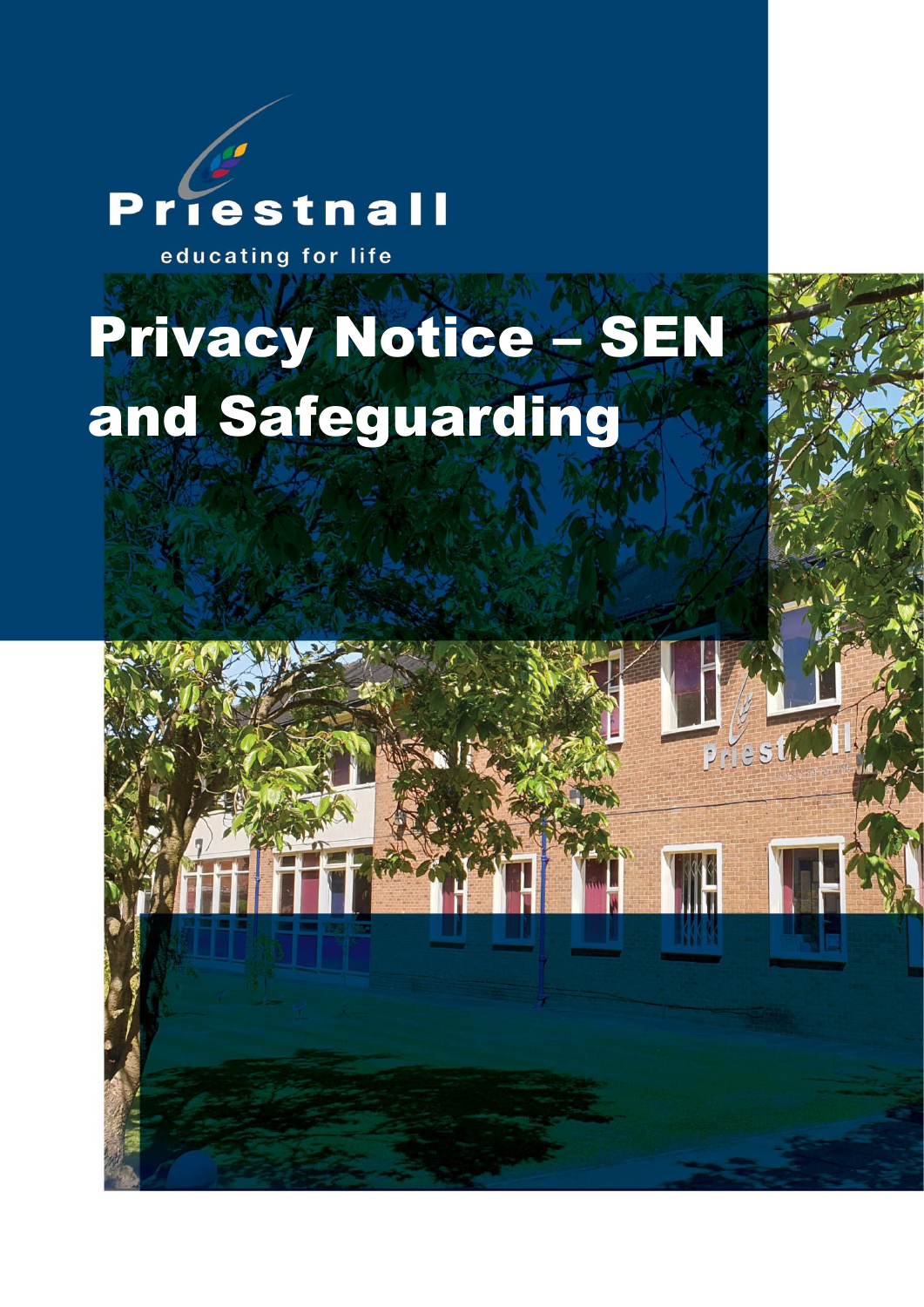## **How we use looked after children's and safeguarding information**

#### **We collect your information to:**

- Support these children and monitor their progress
- Provide them with pastoral care
- Assess the quality of our services
- Evaluate and improve our policies on children's social care
- Monitor welfare and progress of LAC pupils
- To safeguard our students

#### **The categories of this information that we collect, process, hold and share include**

Personal information such as;

- Date of birth, address, contact information
- Photographs

Special categories of information such as;

- Notes of concern, attendance data
- Information relating to a child in need (such as referral information, assessment information, Section 47 information, Initial Child Protection information and Child Protection Plan information,
- Outcomes for looked after children (such as whether health and dental assessments are up to date, strengths and difficulties questionnaire scores and offending),
- Adoptions (such as dates of key court orders and decisions),
- Care leavers (such as their activity and what type of accommodation they have), Education Health Care Plans.

### **The lawful basis on which we use this information**

#### **Legal obligation**

We are required to process pupil data when undertaking our legal obligations and to comply with our statutory functions. We are either legally required to have this information or alternatively we process the information via our legal obligation as there is a high risk to our pupils.

We follow statutory guidance on;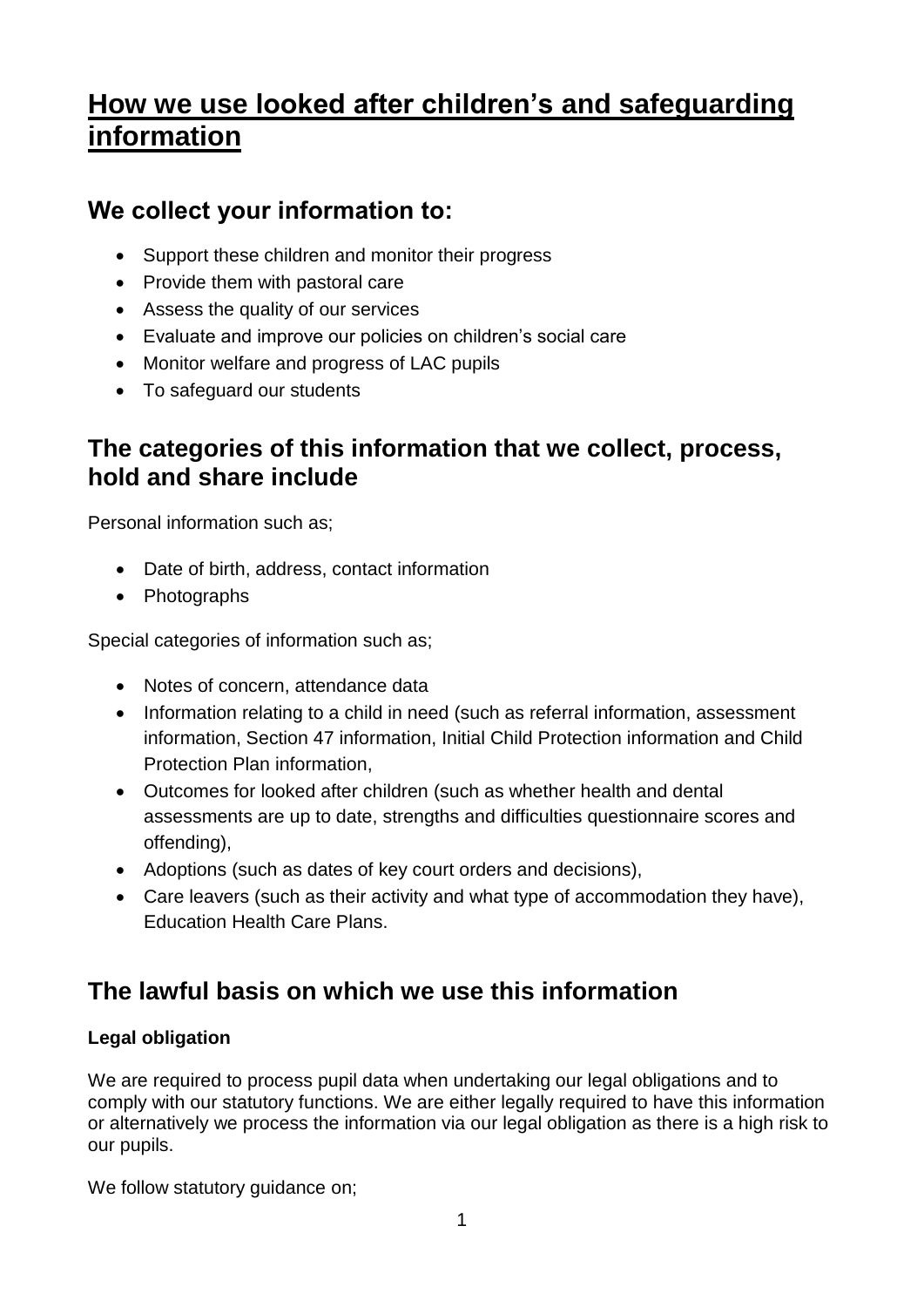- Keeping children safe in education 2021 [https://www.gov.uk/government/publications/keeping-children-safe-in](https://www.gov.uk/government/publications/keeping-children-safe-in-education--2)[education--2](https://www.gov.uk/government/publications/keeping-children-safe-in-education--2)
- Working together to safeguard children 2018 [https://www.gov.uk/government/publications/working-together-to-safeguard](https://www.gov.uk/government/publications/working-together-to-safeguard-children--2)[children--2](https://www.gov.uk/government/publications/working-together-to-safeguard-children--2)

#### **Collecting this information**

Whilst the majority of looked after children and safeguarding information we process is mandatory, some of it may be provided to us on a voluntary basis. In order to comply with the data protection legislation, we will inform you whether you are required to provide certain information to us or if you have a choice in this.

This information is obtained by the school from both the admissions forms, the relevant local authorities and safeguarding leads and relevant notes of concern.

The information will be handled internally by the safeguarding leads, pastoral staff and the Headteacher.

#### **Storing this information**

We hold data securely for the set amount of time shown in our data retention schedule. For more information on our data retention schedule and how we keep data safe please visit [Link to the retention schedule and any security policy]

#### **Who we share this information with**

We routinely share this information with:

- the Department for Education (DfE)
- the local authority (Stockport Metropolitan Borough Council)
- other local authorities where necessary
- other schools or education settings
- Health specialists including the school nurse, safeguarding and Looked After Children nurse

#### **Why we share this information**

We share children in need and looked after children data with the Stockport Metropolitan Borough Council and other placing Authorities. This is for the purpose of the children accessing the correct services and support, for example, Children's Social Care, Special Educational Needs support services and School Health. This information is shared in line with our statutory duties.

We do not share information about our children in need or looked after children with anyone without consent unless the law and our policies allow us to do so.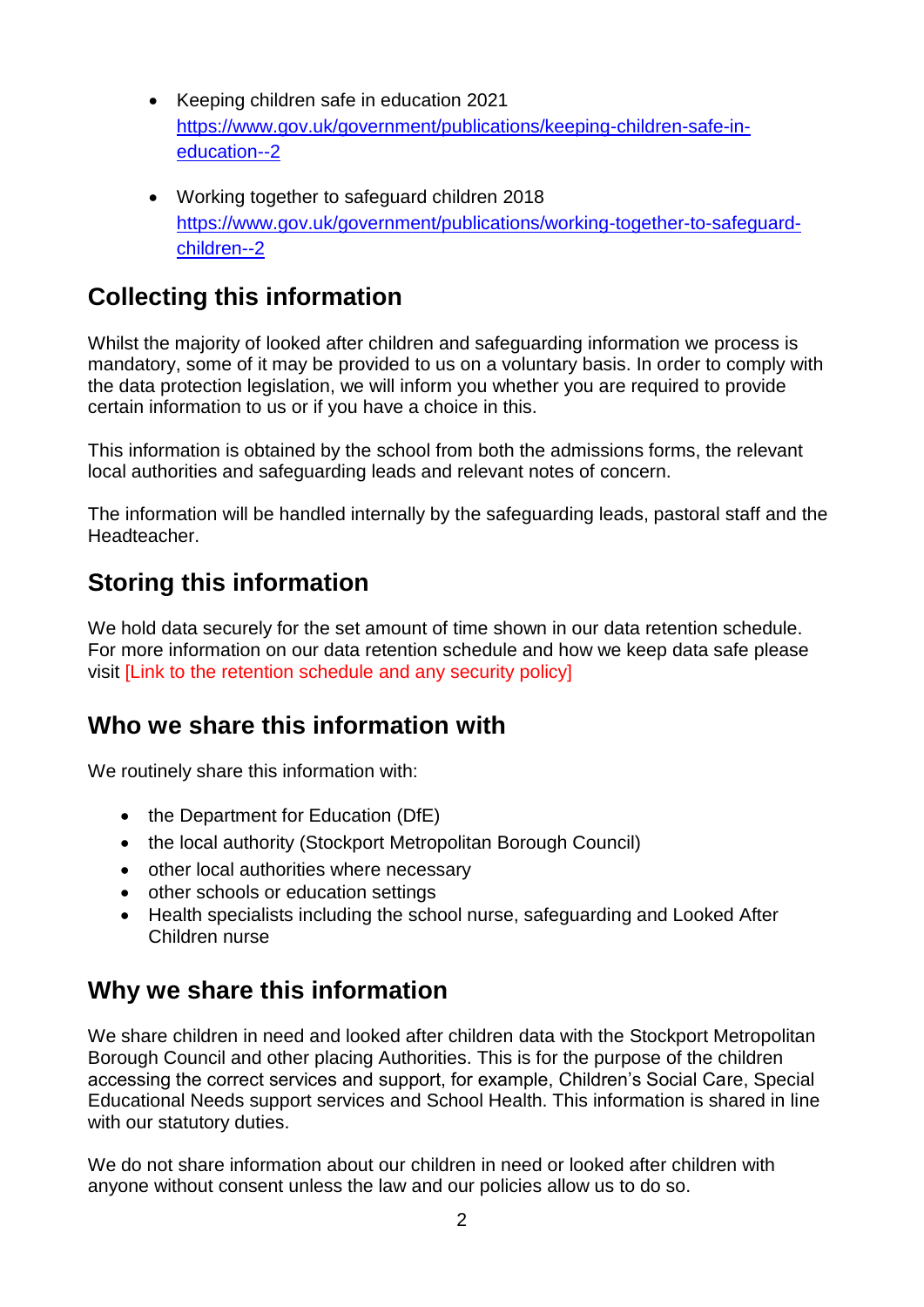**Department for Education (DfE) -** We share children in need and looked after children data with the Department on a statutory basis, under Section 83 of 1989 Children's Act, Section 7 of the Young People's Act 2008 and also under section 3 of The Education (Information About Individual Pupils) (England) Regulations 2013.

This data sharing helps to develop national policies, manage local authority performance, administer and allocate funding and identify and encourage good practice.

All data is transferred securely and held by DfE under a combination of software and hardware controls which meet the current [government security policy framework.](https://www.gov.uk/government/publications/security-policy-framework)

For more information, please see 'How Government uses your data' section.

#### **The National Pupil Database (NPD)**

The NPD is owned and managed by the Department for Education and contains information about children in England. It provides invaluable information on the background and circumstances on a child's journey and evidence on educational performance to inform independent research, as well as studies commissioned by the Department. It is held in electronic format for statistical purposes. This information is securely collected from a range of sources including schools, local authorities and awarding bodies.

We are required by law, to provide information about our children to the DfE as part of statutory data collections. Some of this information is then stored in the national pupil database (NPD). The law that allows this is the Education (Information About Individual Pupils) (England) Regulations 2013.

To find out more about the NPD, go to

[https://www.gov.uk/government/publications/national-pupil-database-user-guide-and](https://www.gov.uk/government/publications/national-pupil-database-user-guide-and-supporting-information)[supporting-information.](https://www.gov.uk/government/publications/national-pupil-database-user-guide-and-supporting-information)

The department may share information about our pupils from the NPD with third parties who promote the education or well-being of children in England by:

- conducting research or analysis
- producing statistics
- providing information, advice or guidance

The Department has robust processes in place to ensure the confidentiality of our data is maintained and there are stringent controls in place regarding access and use of the data. Decisions on whether DfE releases data to third parties are subject to a strict approval process and based on a detailed assessment of:

- who is requesting the data
- the purpose for which it is required
- the level and sensitivity of data requested: and
- the arrangements in place to store and handle the data